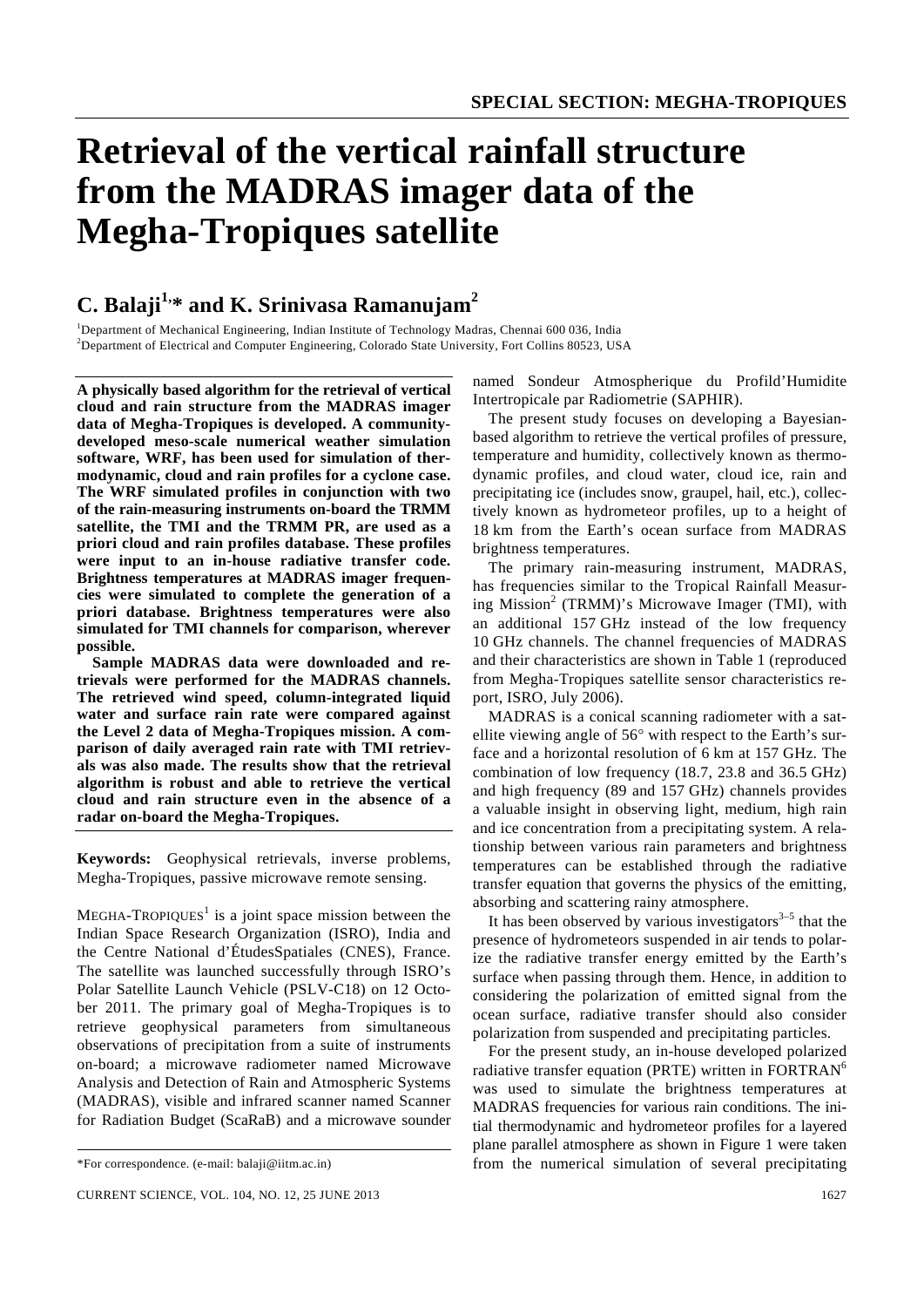| <b>Table 1.</b> Channels of MADRAS and their main characteristics |              |                 |                                         |
|-------------------------------------------------------------------|--------------|-----------------|-----------------------------------------|
| Frequency (GHz)                                                   | Polarization | Pixel size (km) | Main characteristics                    |
| 18.7                                                              | H. V         | $\leq 40$       | Rain above oceans                       |
| 23.8                                                              | V            | $\leq 40$       | Integrated water vapour                 |
| 36.5                                                              | H, V         | $\leq 40$       | Liquid water in clouds, rain above sea  |
| 89                                                                | H, V         | $\leq 10$       | Convective rain areas over land and sea |
| 157                                                               | H, V         | $\leq 6$        | Ice at cloud tops                       |



Figure 1. Schematic of a layered raining atmosphere.

systems using a community meso-scale numerical weather prediction model, Weather Research and Forecast (WRF).

 As the first step towards solving the PRTE code, the atmospheric profiles are converted into radiation interaction parameters such as single scattering albedo, extinction coefficient and phase matrix. An appropriate drop size distribution (DSD) model is assumed for calculating interaction parameters for cloud and precipitating profiles. For suspended particles, modified gamma distribution is used. The modified gamma distribution with four parameters is given by

$$
n(r) = ar^{\alpha} \exp(-br^{\gamma}).
$$
 (1)

Here *r* denotes the radius of a rain drop. The modified gamma expression is related to the mass density (for liquid or solid) by the following expression

$$
m = \int_{0}^{\infty} \left(\frac{4}{3}\pi r^3\right) \rho n(r) dr
$$
  
=  $a \rho \left(\frac{4\pi}{3\gamma}\right) \left(\frac{\alpha}{\gamma}\right)^{-(\alpha+4)/\gamma} r_c^{\alpha+4} \Gamma\left(\frac{\alpha+4}{\gamma}\right),$  (2)

where  $\Gamma$  and  $\rho$  represent the gamma distribution function and concentration of each of the hydrometeors (precipitating water, precipitating ice, cloud liquid water, cloud ice) respectively. The critical radius of a rain drop,  $r_c$ appearing in eq. (2) is given by

$$
r_{\rm c} = (\alpha/\gamma \beta)^{1/\gamma}.\tag{3}
$$

A special case of the modified gamma distribution can be obtained by letting  $\alpha = 0$ ,  $\gamma = 1$  and  $b = f(R_r)$ , where  $R_r$ denotes rain rate in mm/h.

$$
n(r) = a \exp(-f(R_r)r). \tag{4}
$$

when  $a = 16 \times 10^6$ ,  $f(R_r) = 8200R_r^{-0.21}$ , eq. (4) becomes the well-known Marshall Palmer distribution<sup>7</sup>. This distribution is used in the present study as the DSD model for precipitating water and ice parameters.

 The constants appearing in eqs (2) and (3) are adjusted such that the radiation interaction parameters match the observations at different frequencies and temperatures<sup>8</sup>.

#### **Polarized radiative transfer equation**

The radiative transfer energy emerging from the Earth's ocean surface, passing through a raining atmosphere, can be modelled in the form of the radiative transfer equation<sup>9</sup> given by

$$
\mu \frac{dI}{d\tau}(\tau, \mu, \phi) = -I(\tau, \mu, \phi)
$$
  
+ 
$$
\frac{\tilde{\omega}}{4\pi} \int_{0}^{2\pi} \int_{-1}^{1} P(\mu, \phi; \tilde{\mu}, \tilde{\phi}) d\tilde{\mu} d\tilde{\phi} + (1 - \tilde{\omega}) B(T) \begin{bmatrix} 1 \\ 0 \\ 0 \\ 0 \end{bmatrix},
$$
 (5)

where  $\mu$ ,  $\phi$  denote the two angles in the spherical coordinate system,  $\tilde{\omega}$  represents the single scattering albedo,  $\tau$ denotes the optical thickness of the atmosphere, *I* denotes the polarized radiative transfer field in the form of Stokes vectors  $(I, Q, U, V)$ ,  $P$  denotes the scattering phase function and *B* denotes Planck's blackbody function. According to eq. (5), the net intensity emerging out from the top of the atmosphere (TOA) in the direction  $\theta$  is determined by the combined effect of absorption and out-scattering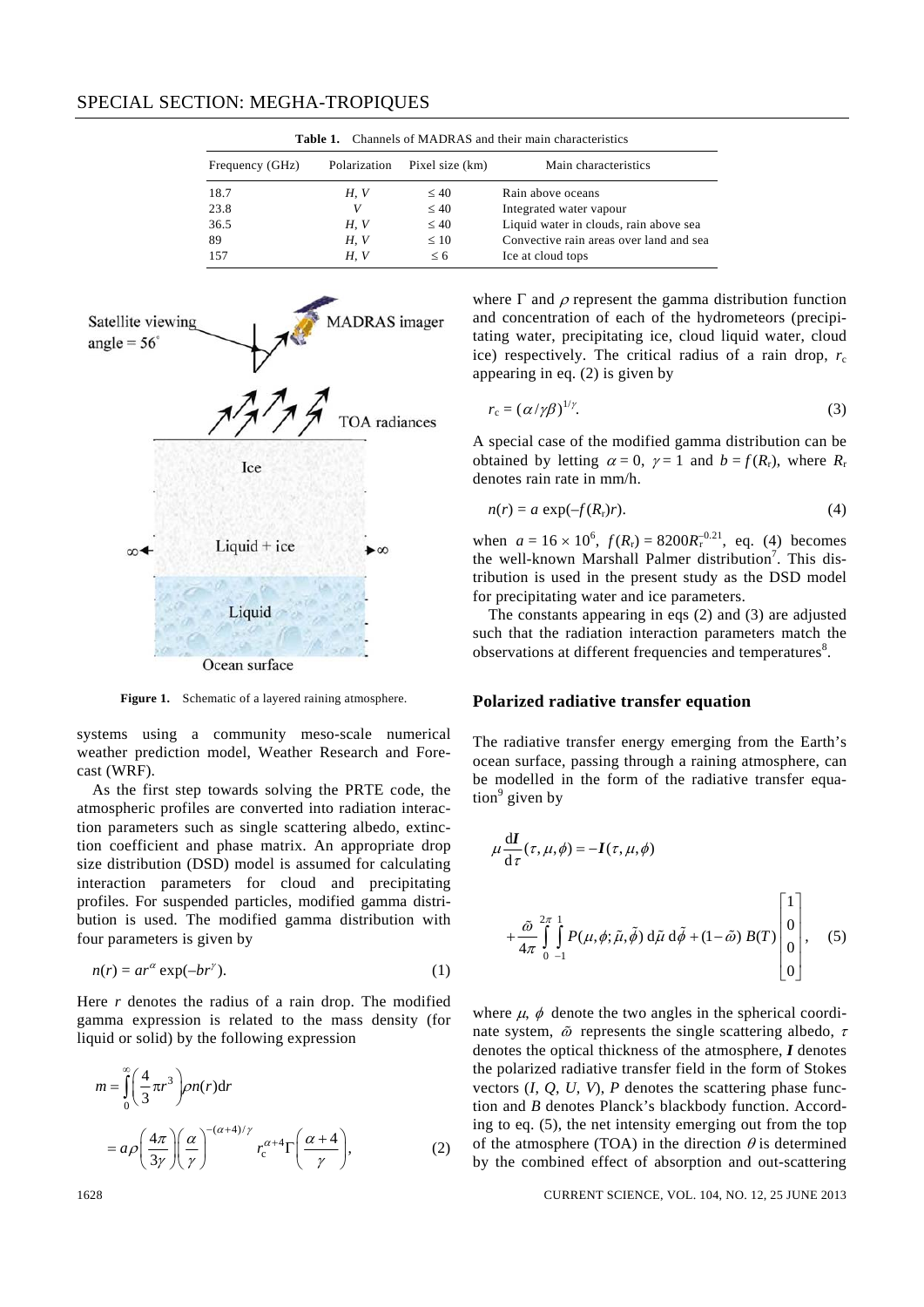The sea surface characterized by its temperature, salinity, wind speed, pressure and humidity acts as the bottom boundary surface, and the TOA exposed to space at 4 K is considered as the top surface boundary condition to solve eq. (5).

The coordinate system is defined such that  $\tau$  increases downwards and  $\mu$  is positive in the lower hemisphere. The radiation is axisymmetric in the azimuth direction and is represented in terms of a Fourier series. The discretization in the zenith angle is done using Gaussian quadrature points. The radiance field is represented by the Stokes parameters, quadrature zenith angles and Fourier azimuth modes.

 Solution to PRTE is obtained by solving eq. (5) subject to the boundary conditions using the adding and doubling method. In the adding and doubling method, the interaction parameters are calculated for a homogenous sublayer and are doubled till the desired layer thickness is reached and then added to the next layer of different thickness.

#### **Generation of database**

Cyclonic events that originated in the north Indian Ocean region bounded between 60E and 110E, 0N and 25N during 2003–2010 have been considered for the generation of the database. Fourteen cyclone events have been observed during this period, all of which had made their landfall along the coastal regions of India, Myanmar and Bangladesh. The initial and boundary conditions of these 14 cyclones are obtained from the National Center for Environmental Protection's (NCEP's) final analysis (FNL) data. The FNL data are updated every 6 h and are available in 1° grid resolution and at 26 vertical levels from 1000 to 10 hPa. The run time for the WRF model was chosen such that the model was able to capture the features of the cyclone at various stages of evolution (initial, mature and landfall stages).

 The governing equations are cast in flux form and solved using the Advanced Research WRF (ARW) dynamic solver<sup>10–12</sup>. The dynamic solver integrates the compressible, non-hydrostatic Euler equations and solves the governing equations using the Runge Kutta thirdorder scheme. The model integration time was 15 sec. WSM3 simple ice scheme was used to model the microphysics of the rain event, while Grell–Devenyi ensemble was used for cumulus parameterization. The WSM3 scheme considers microphysical processes of ice above the 0° isotherm. However, the scheme does not consider melting of snow or super-cooled water.

 The outputs from the WRF model simulations include pressure, temperature, humidity, rain, snow and cloud water/ice mixing ratios. The mixing ratios are converted to volume density before the profiles are input to the PRTE code.

#### **Results and discussion**

The WRF-simulated thermodynamic and hydrometeor profiles together with sustainable wind speed, sea surface temperature, sea surface pressure and sea level humidity are provided as input to the PRTE code. A constant salinity of 35 ppm has been assumed for the ocean surface. The WRF-generated hydrometeor profiles are converted to radiation interaction parameters with an assumed DSD, as explained in the previous section.

#### *Simulations for the 157 GHz brightness temperature*

It has been observed previously in the literature that the high-frequency channels are more sensitive to rain from ice clouds due to the effect of scattering. A study was conducted in order to ascertain the performance of this channel. The PRTE code was executed to simulate brightness temperature (BT) of a tropical cyclone MALA for the 157 GHz channel of the MADRAS imager. On 25 April 2006 the tropical cyclone 02B intensified further and evolved into a cyclone named MALA.

 The WRF model simulated thermodynamic and hydrometeor profiles using NCEP FNL data for cyclone MALA were used as input to the PRTE code. The PRTE code simulated BTs at MADRAS frequencies. Figure 2 shows the BTs corresponding to the 157 GHz channel for the vertical and horizontal polarizations. TMI-measured BTs at 85 GHz *V*, *H* channels for the rain scene under consideration are shown in Figure 3 for comparison. A difference of about 50 K near heavily precipitating areas of the storm has been observed between the 157 GHz channel simulations and the 85 GHz channel observations. This difference reduces for low and medium rain areas of the storm. This observation suggests that BTs corresponding to the 157 GHz channel from the MADRAS imager can play an important role in retrieval of precipitating ice and heavy rain.

#### *Generation of a priori database for retrievals*

The thermodynamic and hydrometeor profiles simulated by WRF are subjected to model errors such as the assumption of the same set of physics options for all pixels irrespective of the scale effects and variation in rainfall rates in larger areas. In order to account for these errors, the WRF-generated profiles are matched up with two of the rain-measuring instruments on-board the TRMM satellite<sup>13</sup>. In the first step, the rain profiles are matched up with TRMM's Precipitation Radar (PR)-observed rain rate using a non-commercial radar simulation package, Quickbeam as the forward model.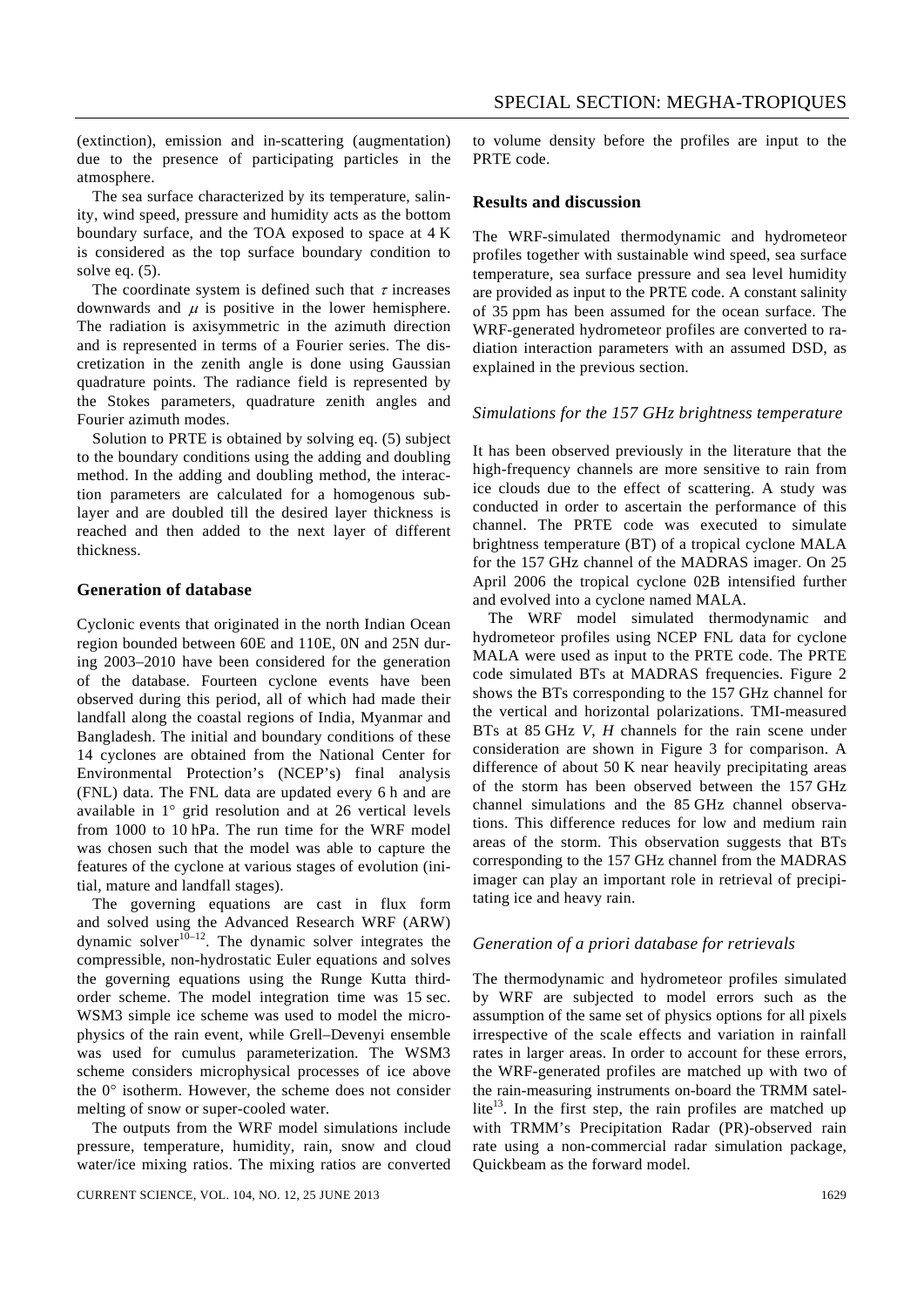

**Figure 2.** Simulation of 157 GHz brightness temperature (K) for tropical cyclone MALA in vertical (left) and horizontal (right) polarization (geographical boundaries are not to scale).



Figure 3. TMI-measured 85 GHz brightness temperature (K) for tropical cyclone MALA in vertical (left) and horizontal (right) polarization (geographical boundaries are not to scale).

 TRMM PR is the first space-borne radar that measures three-dimensional reflectivity from precipitating systems<sup>14</sup>. TRMM PR scans the Earth surface at  $13.8$  GHz frequency with a swath of  $\sim$  250 km and is sensitive to liquid precipitation subject to attenuation from cloud water and humidity. Hence, TRMM PR is ideal for matching up of liquid precipitation (from reflectivity profiles), humidity and cloud water (from attenuation). However, it is relatively insensitive to ice particles in a rain system. Hence, in order to obtain informative a priori ice profiles, the WRF simulated ice water mixing ratios are matched up with the high-frequency channels of the TMI brightness temperatures. The flowchart of the match-up algorithm<sup>12</sup> for the generation of a priori is shown in Figure 4.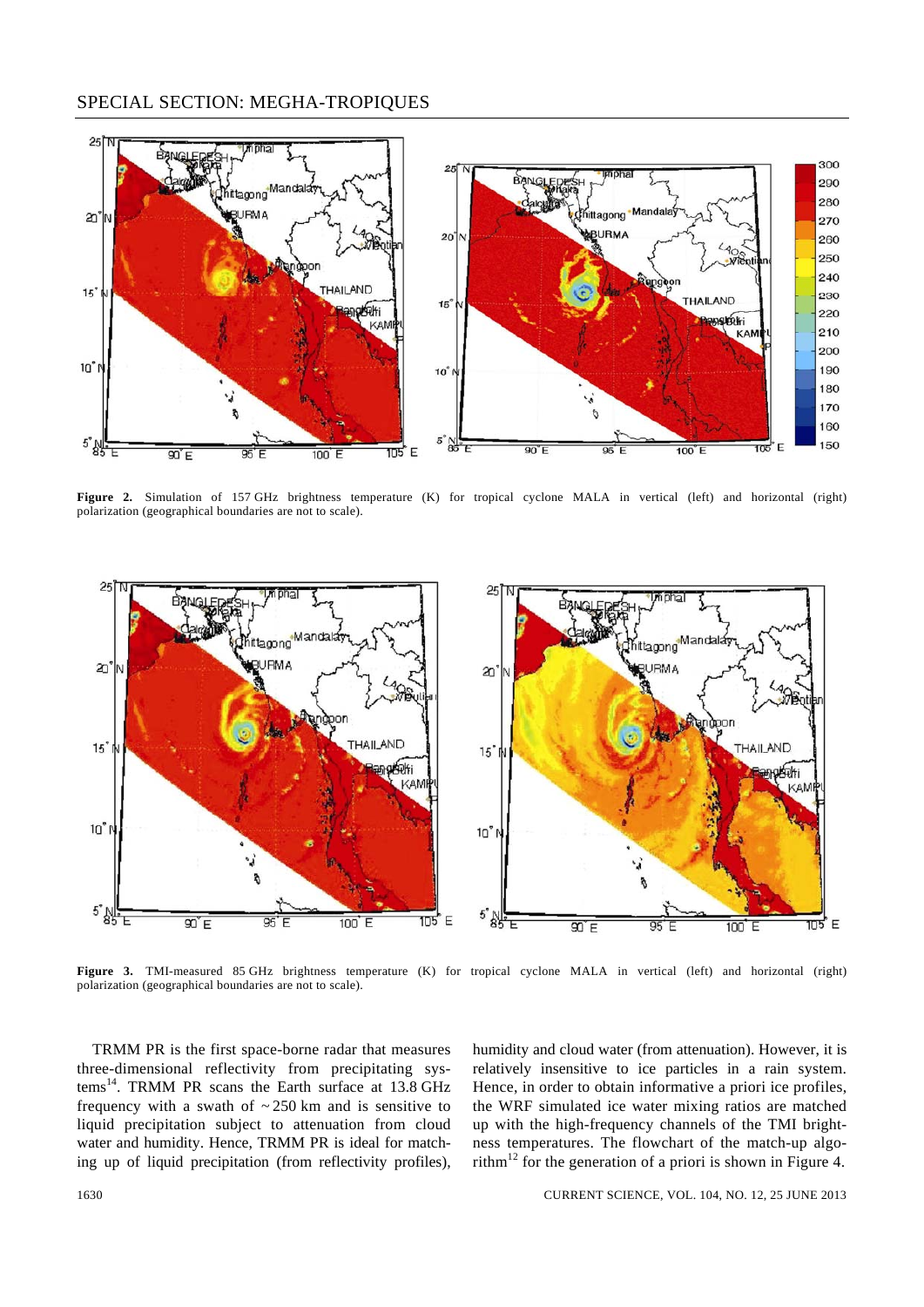

**Figure 4.** Profile match-up algorithm.

#### *Bayesian-based retrieval algorithm for sample MADRAS data*

A sample MADRAS observation data was provided to develop and test retrieval algorithms developed by various agencies. Nine full-orbit data scanned by the Megha-Tropiques satellite sensors on 9 December 2011 containing Level 1 and Level 2 data are available to download from an ftp website (http://14.139.159.206/ mtdata/).

 Unlike the TRMM satellite, the Megha-Tropiques does not have a radar on-board that measures the vertical reflectivity/rain profiles. Hence, it is extremely challenging to develop a rain profiling algorithm for the MADRAS imager the Megha-Tropiques with the MADRAS observation alone. The high quality a priori database of cloud liquid water, precipitating water, cloud ice and precipitating ice matched up with two of the rain-measuring instruments of TRMM, viz. the TRMM PR and the TMI in the Bayesian framework, as explained in the previous section, was found to be potentially useful in obtaining the vertical cloud and rain products from the MADRAS observations.

 BTs at frequencies corresponding to the MADRAS imager of the Megha-Tropiques are simulated by the PRTE code using the WRF–TMI–TRMM PR matched-up profiles. The simulated BTs together with the WRF matched-up profiles form the a priori database for the Megha-Tropiques retrievals.

 The Level 1 data products of the MADRAS imager consisting of nine BTs in two polarizations at all the frequencies, except at 23 GHz (*Y*) are inverted to obtain the thermodynamic and hydrometeor vertical profiles (*X*). The column integrated geophysical parameters retrieved by the Day 1 algorithm of the Megha-Tropiques provided in Level 2 data products were then used for comparison. The inversion was accomplished in a Bayesian framework, as discussed below.

 The posterior probability density function of obtaining a state vector  $(X_g)$  given a set of observations  $(Y)$  denoted as  $P(X<sub>g</sub>/Y)$  can be written using Bayes' theorem as follows

$$
P(X_g/Y) = \frac{P(Y/X_g)P(X_g \sim X_p)}{P(Y)}.
$$
 (6)

In eq. (6)  $X_{\varphi}$  is the guessed rain profile. Equation (6) implies the probability that the guessed atmospheric (thermodynamic and hydrometeor) profile is the cause for the observed brightness temperatures *Y* is given by the product of the probability that the simulated BT is in the likelihood of measured BTs and any prior information already available about the guessed profile.

 The guessed profile is generally drawn from a random sample. The simplest case of generating the guess profiles is to sample from the priori itself. For this case, the likelihood given in eq. 6 simplifies to the following expression

$$
P(X_g/Y) = \exp\left(-\sum_{i=1}^{9} \frac{(Y - Y_p)^2}{2\sigma^2}\right).
$$
 (7)

The value of variance inflation adjusted  $\sigma^2$  employed in eq. (7) was 40 K. The  $\sigma^2$  of 40 K accounts for errors in the forward model and observational errors, such as beam filling. The expected value of any parameter *X* given by *E*(*X*), is calculated as follows

$$
E(X) = \frac{\int P(X_g/Y)X_g}{\int P(X_g/Y)} = \frac{\sum w_j X_g}{\sum w_j},
$$
 (8)

where *j* denotes the sample space of guess profiles. The three-dimensional hydrometeor profiles were obtained by computing the expected values given in eq. (8).

 Figure 5 shows the scatter plot of wind speed retrieved using the present algorithm compared with that retrieved by Day 1 algorithm of MADRAS from Level 2 data product. From the figure, it can be seen that good agreement exists between the sample data and the present algorithm for lower wind speeds. However, for higher wind speeds, the present algorithm overestimates, when compared to the Level 2 wind speed data product. The overall correlation for the case under consideration (*R*) is found to be 0.86.

 Figure 6 shows the scatter plot of surface rain rate retrieved using the present algorithm compared with the rain rate retrieved by Day 1 algorithm of MADRAS from Level 2 data product. Surface rain rate is one of the crucial hydrometeor parameters retrieved from the MADRAS observations that provides vital input for analysing flood and drought situations. From Figure 6, it can be seen that a reasonably good agreement exists between the sample data and the present algorithm for the entire range of rain rate. However, for lower rain rates, the present algorithm underestimates the retrieved rain rate for some cases, while overestimation of rain rate is also seen for the same range. The two trends could possibly indicate rain from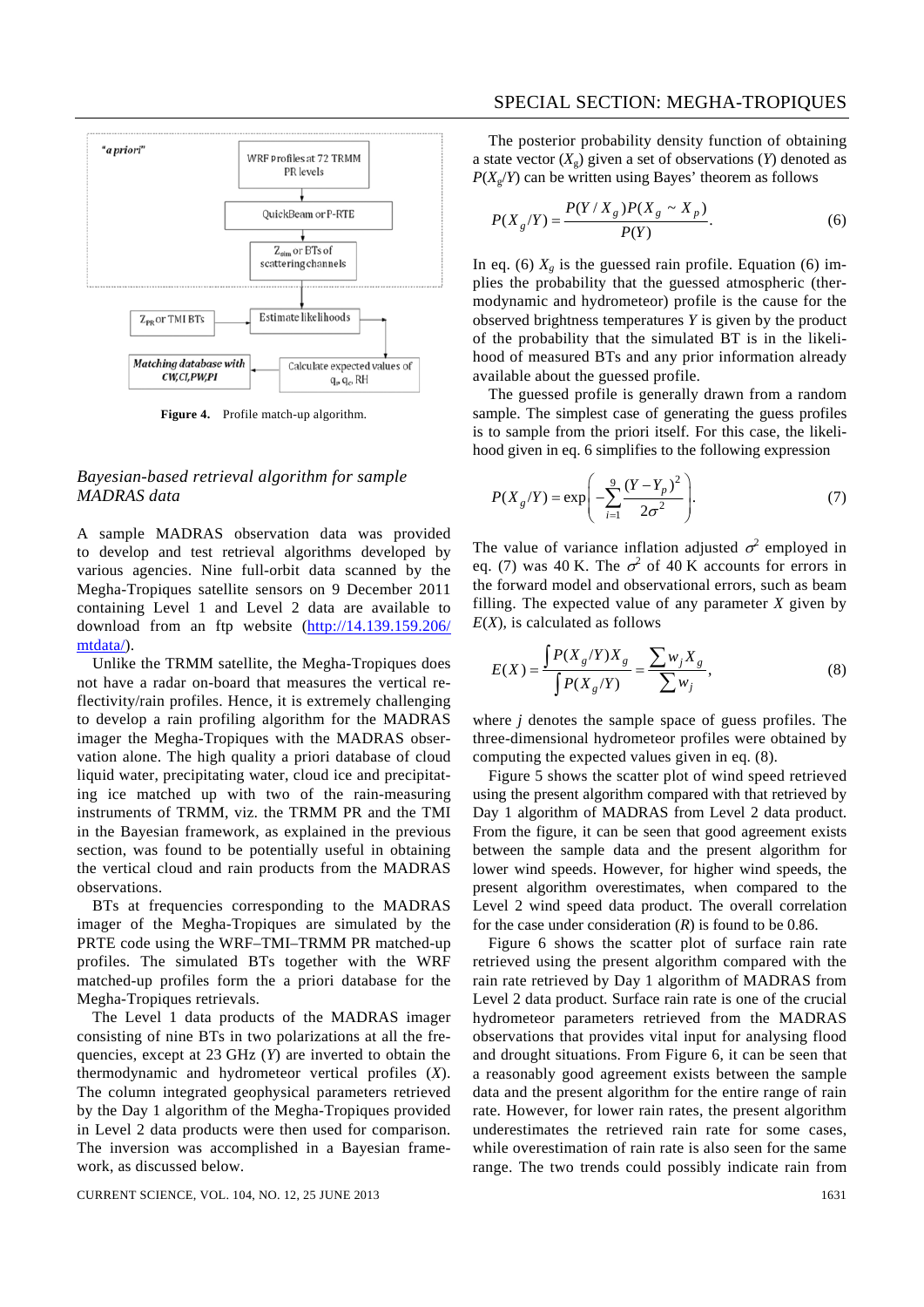two types of rainfall – convective and stratiform. The overall correlation coefficient (*R*) for the case under consideration is found to be 0.77.

 The column integrated liquid water (ICLW) content is compared in the last case with the geophysical parameter from the Level 2 data product. For comparison, the cloud



Figure 5. Scatter plot of wind speed retrieved using the present algorithm and sample data from the Level 2 data product.

liquid water content profiles were integrated vertically using the formula

$$
ICLW = \int_{0}^{18} CLW(h) dh,
$$
 (9)

where ICLW is in  $g/m^2$  and CLW is the cloud water content retrieved for a particular layer having a thickness of d*h*. The integration is performed in the entire column up to a height of 18 km, which was divided with unequal spacing into 14 layers. Figure 7 shows the scatter plot between retrieved ICLW and the Level 2 data product.

 Two trends emerging out with low and high cloud contents can be seen clearly from Figure 7, which is similar to what was observed with the surface rain rate. The two trends could possibly be used to delineate convective and stratiform type of clouds. The overall agreement between the two algorithms is found to be 0.68. The lower correlation coefficient is expected since it is difficult to measure cloud content from a rain event, forcing the researchers to look for an indirect algorithm to 'measure' the same. The not-so-high correlation coefficient also shows the lack of consistency between different algorithms to retrieve a parameter which is highly ill-posed.

 Figure 8 shows the vertical structure of the retrieved hydrometeors. The structures of all the four hydrometeors are physically consistent and will serve as a crucial input in radiance/data assimilation to improve forecast skill in short-term weather prediction.

 As a final inter-comparison with TRMM-TMI-derived rain estimates, the daily average rainfall for 9 December 2011 has been computed with the present algorithm and compared with the daily average rainfall reported from



Figure 6. Scatter plot of surface rain rate retrieved using the present algorithm and sample data from the Level 2 data product.



**Figure 7.** Scatter plot of column-integrated cloud liquid water retrieved using the present algorithm and sample data from the Level 2 data product.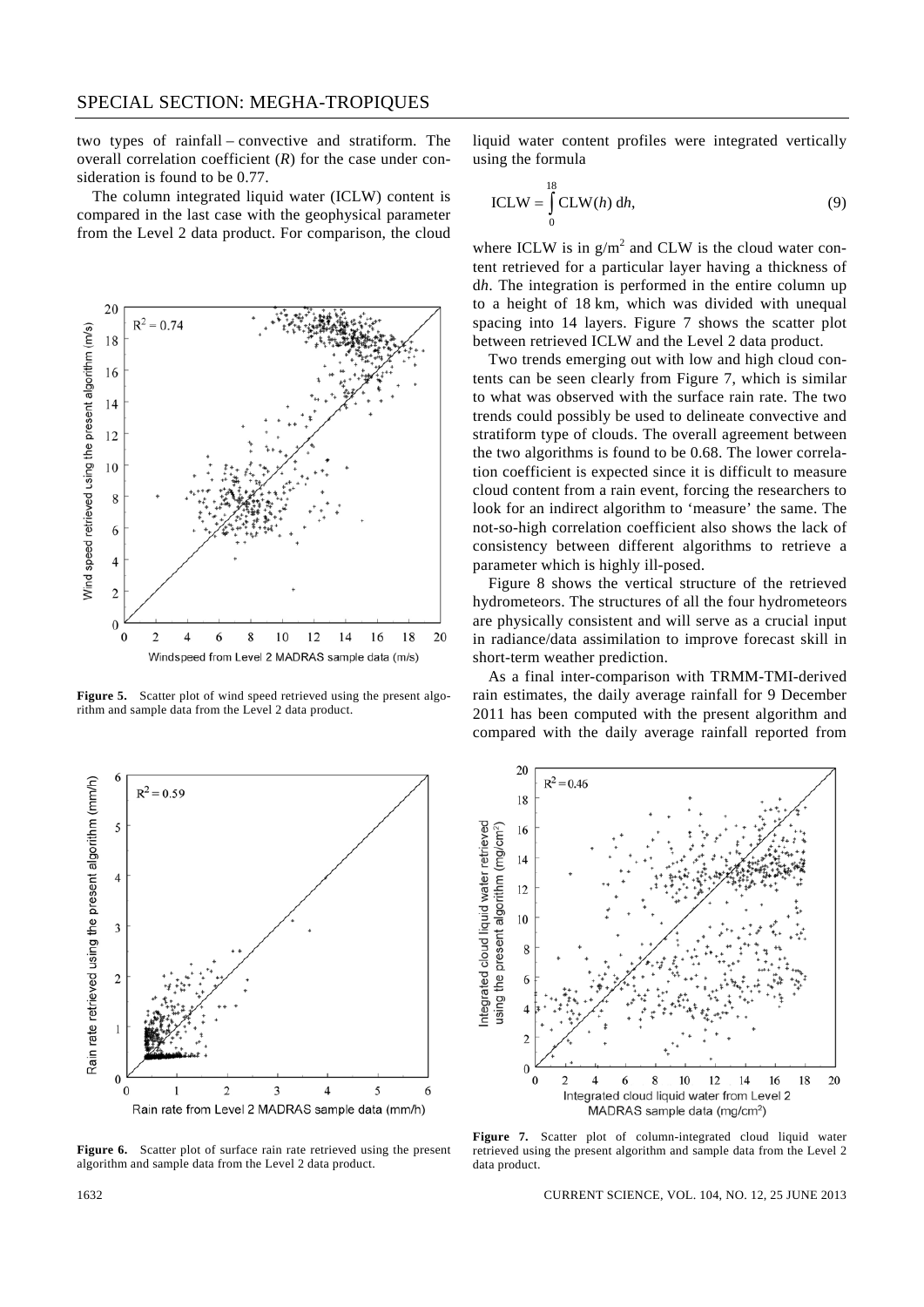

Figure 8. Vertical structure of the retrieved hydrometeors.



**Figure 9.** Comparison of daily average rain rate from TRMM and MADRAS for 9 December 2011.

TRMM-TMI. The MADRAS sample data contain BTs from nine continuous orbit scans on 9 December 2011. TMI has data from 15 orbits on the same day. Both

CURRENT SCIENCE, VOL. 104, NO. 12, 25 JUNE 2013 1633

MADRAS and TMI data were collocated onto a common pixel of size  $0.1^{\circ}$  ( $\sim$  10 km) to obtain the common information. Daily average values of surface rain rate from both MADRAS (present algorithm) and TMI (2A12) were then calculated over pixels within 60E and 100E, 0N and 25N based on which a scatter plot was made (Figure 9). The correlation coefficient between the two estimates is 0.61. The comparison is reasonable given the approximations involved in computing the average rain from two different instruments with different orbits and channels and the approximations in converting the instantaneous rain rate into a daily average rain rate.

 Further validation and fine-tuning of the algorithm and efforts to assimilate radiances from MADRAS in numerical weather prediction models are currently underway.

### **Conclusions**

This article discussed the preliminary results from the Megha-Tropiques mission based on the research work carried out at the Indian Institute of Technology Madras. An in-house-developed polarized radiative transfer equation code was used to simulate BTs in MADRAS frequencies. Based on simulation studies, it is observed that the high-frequency channel 157 GHz shows more sensitivity towards delineating ice structures from convective events. When compared to TMI observations, the differ